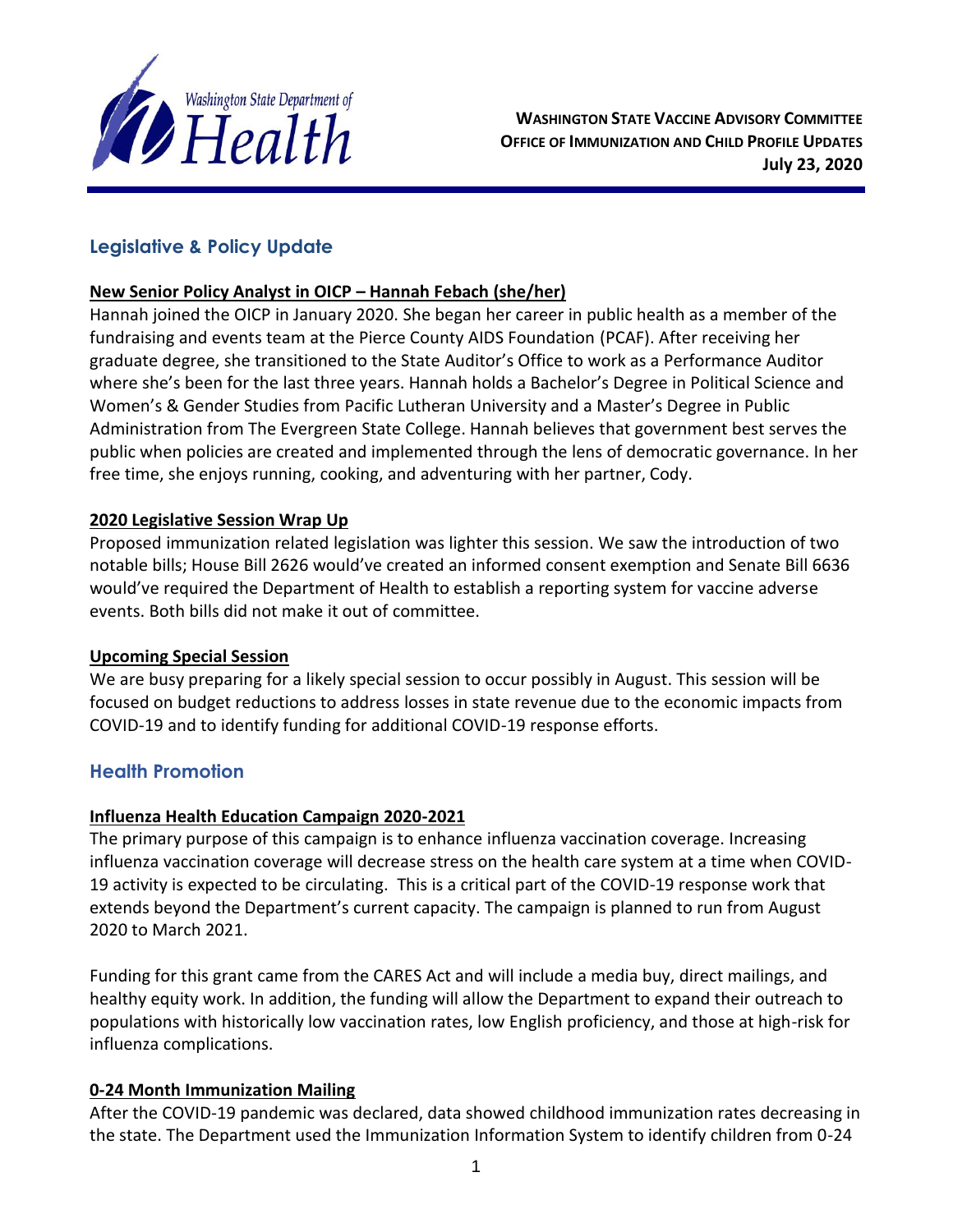months of age due for immunizations or who were behind the immunization schedule. 76,000 households received mailings in English and Spanish to encourage parents and guardians to make appointments with their child's health care provider.

The mailings included health education messaging to reassure families of the safety of resuming vaccinations during the pandemic. The mailings also communicated the urgency of taking action.

## **Stay Safe, Stay Healthy, Stay Vaccinated Campaign**

The Stay Safe, Stay Healthy, Stay Vaccinated campaign was created to encourage families to keep their children vaccinated. The campaign includes helpful resources for parents, a social media toolkit, a flyer in 6 different languages, and guidance for providers. You can view campaign content on WithinReach's web page here: [https://immunitycommunitywa.org/covid-19-and-immunizations/.](https://immunitycommunitywa.org/covid-19-and-immunizations/)

## **Immunization Rule Change Communication**

The State Board of Health approved immunization rule changes for schools and child cares effective on August 1, 2020. Medically verified records are required for school and child care entry, conditional status language is clarified, and the Tdap immunization requirement was moved to 7th grade. The Department has communicated these changes over the past 6 months, including partner communication with the Department of Children, Youth, and Families, and the Office of Superintendent of Public Instruction. A new web page was created to clarify the rule changes, which can be found here: www.doh.wa.gov/schoolimms2020. The web page includes a variety of new materials and letters to support schools, child cares, and providers.

# **Child Profile Mailings for New Kindergarteners**

In May, the Department used the Immunization Information System to identify children at 4-5 years of age who were missing immunizations required for kindergarten entry. 35,000 families received mailings through the child profile system, identifying the specific immunizations their child was missing for kindergarten entry. The mailings also stressed the importance of immunizing during the pandemic.

## **COVIDVaccineAnswers.org**

The Vaccine Education Center (VEC) at the Children's Hospital of Philadelphia (CHOP) has launched a Q&A page dedicated to answering questions about COVID-19 vaccines. CovidVaccineAnswers.org points to a page on the VEC site where people can get answers or submit questions. Current sections on the page include:

- Types of COVID-19 vaccines
- COVID-19 vaccine studies
- COVID-19 vaccine availability
- COVID-19 vaccine safety
- COVID-19 vaccine news

CHOP will continue to add questions and answers as they are submitted. If you have questions you would like to see addressed, please reach out using the form linked to the email at the top of the page or email Charlotte Moser at [moser@email.chop.edu](mailto:moser@email.chop.edu)

# **The Public's Role in COVID-19 Vaccination: Planning Recommendations Informed by Design Thinking and the Social, Behavioral, and Communication Sciences**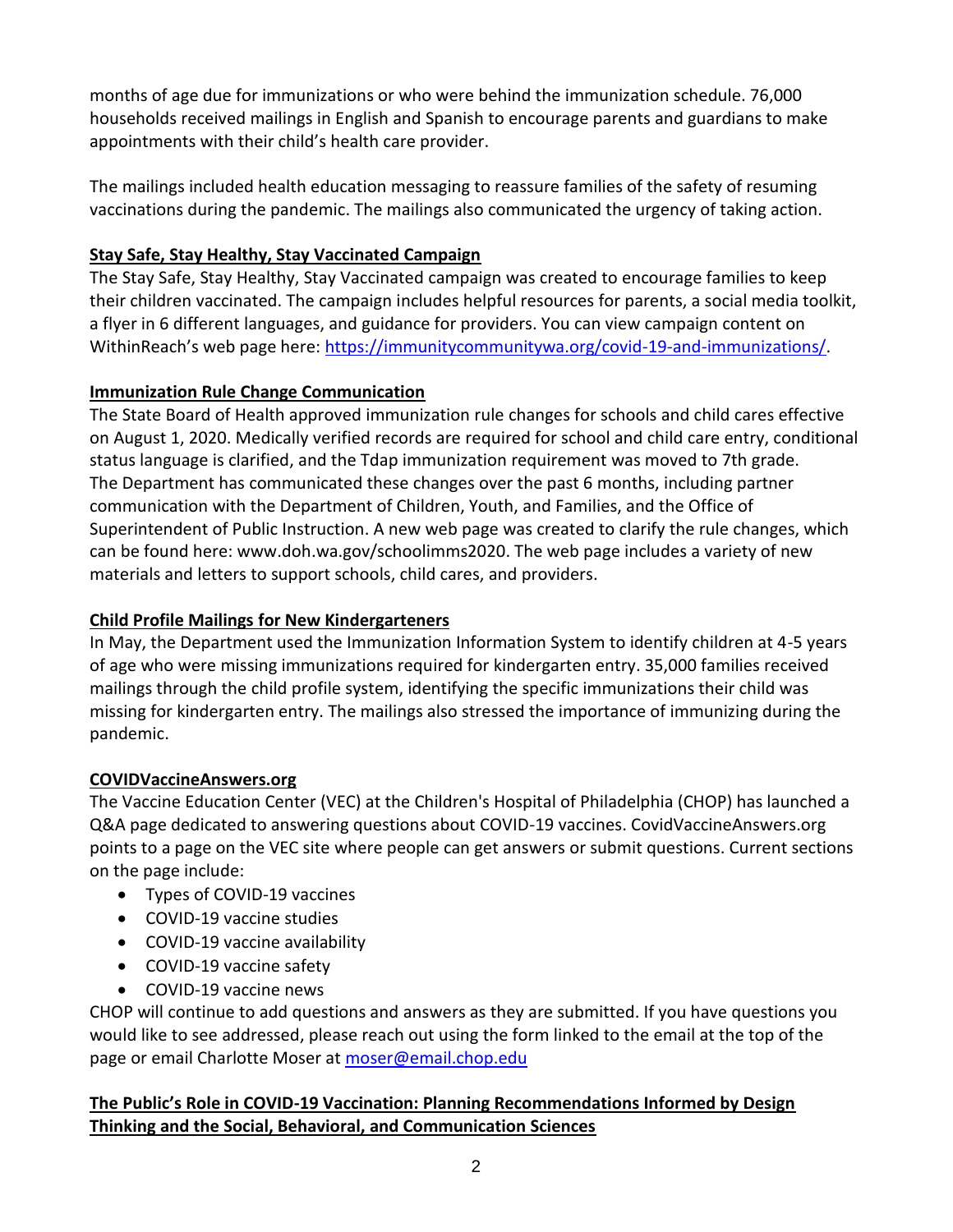The Johns Hopkins Center for Health Security has published a report offering COVID-19 vaccination planning recommendations. The report considers human factors in relation to future vaccines against the COVID-19, drawing on insights from design thinking and the social, behavioral, and communication sciences. It provides recommendations—directed to both US policymakers and practitioners, as well as nontraditional partners new to public health's mission of vaccination—on how to advance public understanding of, access to, and acceptance of vaccines that protect against COVID-19. Read the report linked here: [https://www.centerforhealthsecurity.org/our](https://www.centerforhealthsecurity.org/our-work/publications/the-publics-role-in-covid-19-vaccination)[work/publications/the-publics-role-in-covid-19-vaccination](https://www.centerforhealthsecurity.org/our-work/publications/the-publics-role-in-covid-19-vaccination)

#### **AAP's State Immunization and Strategy Action Team Initiative**

Through the State Immunization and Strategy Action Team Initiative, the AAP will support a virtual learning collaborative focused on improving human papillomavirus (HPV) and pediatric influenza vaccination in rural and underserved areas where vaccination rates are low and engage key partners that pertain to immunization, rural health, and/or underserved populations. The purpose of the collaborative is to support state teams in developing and implementing a plan to reach rural and underserved populations with immunization strategies. The collaborative will kick off with virtual team meetings in September 2020 and include virtual meetings through July 2021.

Applications are open to AAP chapters, health departments, immunization coalitions, health care systems, and other organizations working to address rural and underserved populations. The application and three letters of support are due by July 27, 2020. For more information, contact Melissa Ponce at [mponce@aap.org.](mailto:mponce@aap.org)

## **Clinical, Quality, Epidemiology, & Schools**

#### **Immunize WA campaign**

Due to pandemic impact on healthcare provider offices, the annual campaign winner announcements were delayed. Nominations were not reopened, but the Immunize WA campaign celebration including winner announcements will be done the week of August 17, 2020.

#### **Program Effectiveness**

During the last January meeting, Dr. Pat deHart presented information about our Program Effectiveness, B1B2 grant work. As an update, school out of compliance metrics were selected for the program focus for fiscal year 2020-2021. Additional information will be provided at a future meeting.

#### **Immunization Quality Improvement Program (IQIP)**

The IQIP program is relaunching in July after being on pause due to COVID-19 pandemic response work. One temporary option in the IQIP program allows for virtual/tele options for initial and ongoing provider enrollment and visits.

#### **Upcoming education/webinars:**

• Immunization webinars are update on our [immunization training webpage](https://www.doh.wa.gov/YouandYourFamily/Immunization/ImmunizationNews/ImmunizationTraining) weekly. OICP will create "on demand" videos to discuss the basics of the immunization schedule and catch-up recommendations for each childhood/adolescent vaccine.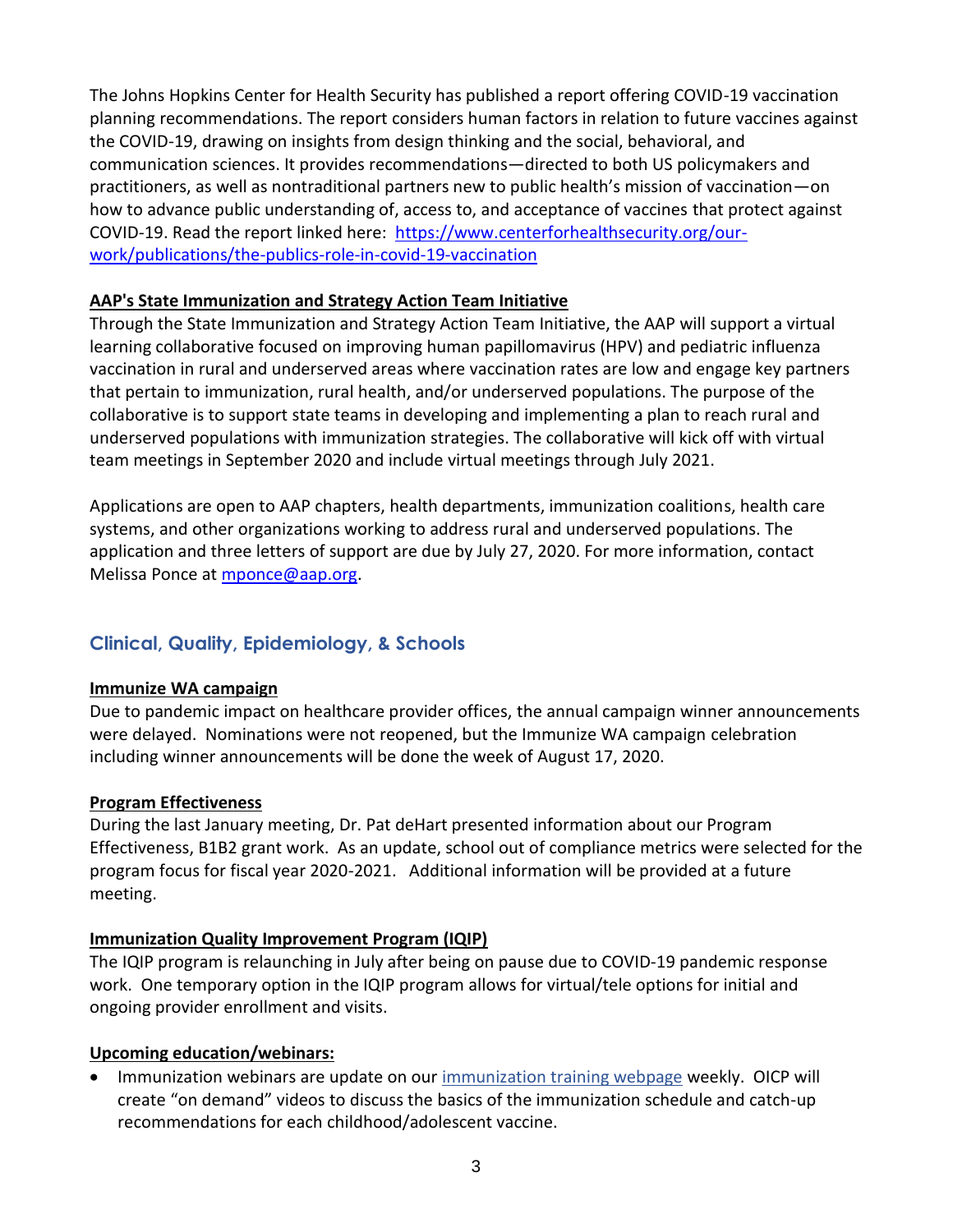- Upcoming webinars for providers include a flu webinar in early fall and a vaccine safety and adverse events reporting webinar by the end of the year. Continuing education will be available.
- Immunization clinical questions related to vaccine recommendations, the immunization schedule, or the Immunization Information System forecast, can be sent to our dedicated immunization nurses mailbox: [immunenurses@doh.wa.gov.](mailto:immunenurses@doh.wa.gov)
- A webinar on vaccine safety and investigation/reporting of adverse events is scheduled to be held later this year.

## **Vaccine Management**

## **Vaccine Choice**

Due to the increasing response and precautions taken because of COVID-19 the Spring Vaccine Choice was skipped, however the Fall Vaccine Choice will take place.

## **Hepatitis A**

Last year, many counties in Washington State reported an increase in hepatitis A cases. In July 2019, the Department of Health declared a statewide outbreak. As of March 26, 2020, there were 287 reported cases, with 162 hospitalizations and five deaths. The department has a dedicated hepatitis A outbreak web page with weekly updated case counts. You can also find graphs, factsheets, and provider resources. Link: [www.doh.wa.gov/hepatitisAoutbreak.](http://www.doh.wa.gov/hepatitisAoutbreak)

Since April 2019, local health jurisdictions (LHJs) have ordered more than 10,000 doses of state supplied hepatitis A vaccine. Together with their community partners they've administered more than 8,000 doses and held on average 1.5 vaccination events per day. We are grateful to our LHJs and external partners for their continued commitment to ending the hepatitis A outbreak in Washington.

## **Childhood Vaccine Program Site Visits**

**Resuming Site Visits** 

**Plan:** Resume site visits July 1, 2020 **Goal:** Catch-up on overdue and coming due visits by Dec 31, 2020

- Prioritize overdue visits from March June, 2020
- Conduct visits due between July Dec, 2020
- **Do:** Complete site visit project plan by July 31, 2020
	- Covering site visits between July 1, 2020 June 30, 2021

#### **Activities to focus on now:**

- Completing any overdue site visit follow-up.
- Conducting new enrollment visits, as needed.

#### **Resuming In-Person Visits:**

Use the following guidelines to determine whether site visits should be conducted in a county.

| <b>Phase</b> | In-Person Site Visits? |
|--------------|------------------------|
|              |                        |